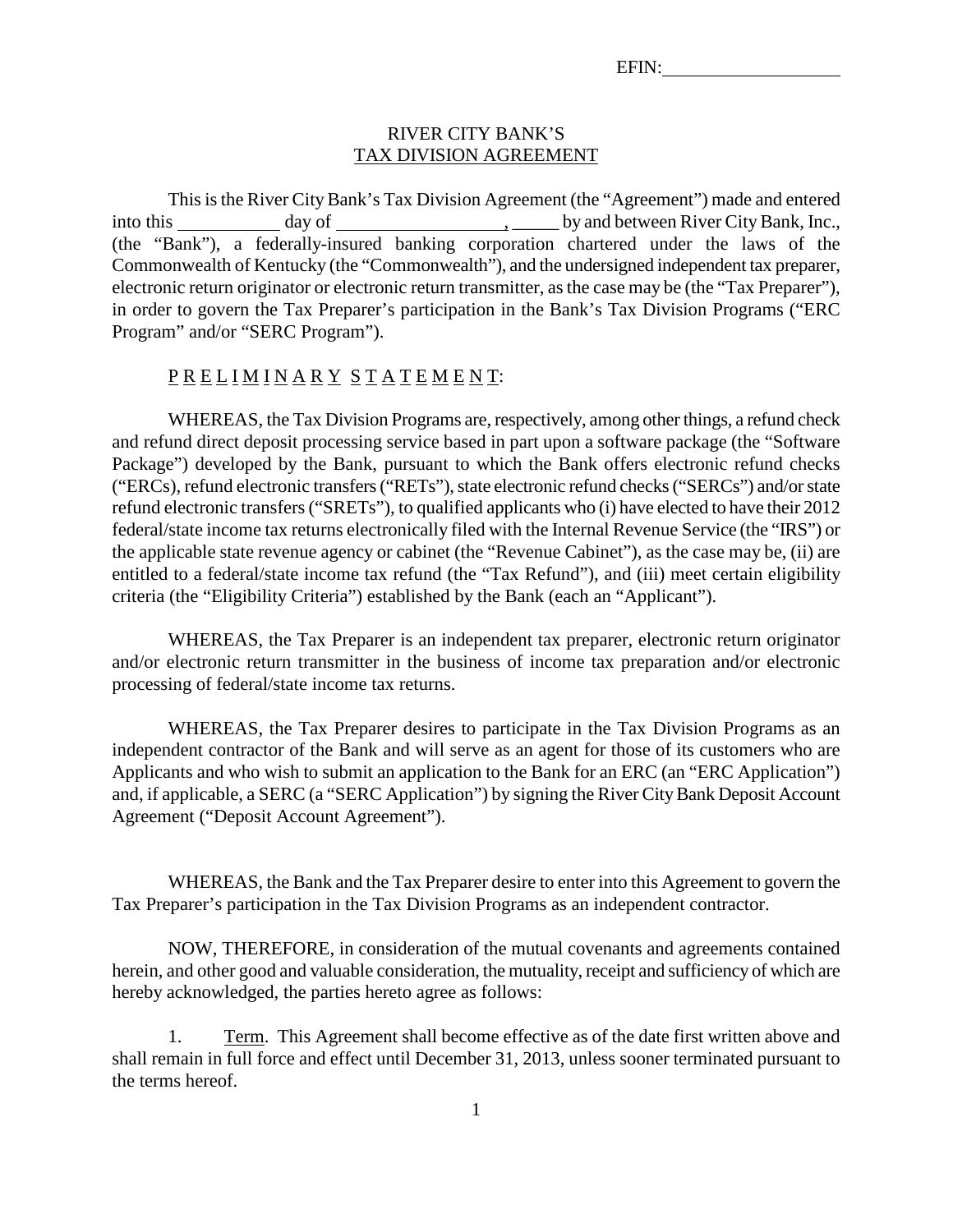2. The Tax Division Programs. Upon receipt by the Bank of notification of the filing of an Application, the Bank shall establish a special single use deposit account (the "Deposit Account") at the Bank in order to receive the Applicant's Tax Refund by direct deposit (the "Direct Deposit") from the IRS/Revenue Cabinet. Such application shall serve as an ERC Application and, if so applicable a SERC Application. In the event the Applicant applies for an ERC, the Bank will generate the ERC upon receipt from the IRS/Revenue Cabinet of the Direct Deposit. All fees and charges due to the Tax Preparer on an ERC or RET and, if applicable, a SERC or SRET will be paid thereto upon receipt by the Bank of the first Direct Deposit.

3. Representations and Warranties of Tax Preparer. To induce the Bank to enter into this Agreement, the Tax Preparer hereby represents and warrants to the Bank as follows, which representations and warranties shall continue until this Agreement is terminated pursuant to the terms hereof.

a. This Agreement has been duly executed and delivered by the Tax Preparer and constitutes a legal, valid and binding obligation of the Tax Preparer, enforceable in accordance with its terms.

b. The Tax Preparer has full right, power and authority to execute, deliver and perform this Agreement, and no registration with, or consent or approval of, any governmental agency or authority of any kind is required for the valid execution, delivery, performance and enforceability of this Agreement by the Tax Preparer.

c. The execution, delivery and performance of this Agreement by the Tax Preparer will not result in any violation of, or be in conflict with, or constitute a default under, any agreement, instrument, undertaking, judgment, decree, order, statute, rule or governmental regulation applicable to the Tax Preparer. The Tax Preparer is in compliance in all material respects with all federal and state laws and all rules, regulations and administrative orders of all state and local commissions, agencies and authorities which are applicable to the Tax Preparer or to the operation of the Tax Preparer's business.

d. The Tax Preparer possesses all permits, memberships, contracts, licenses and identification numbers necessary to conduct its business as it is presently being conducted, including without limitation, IRS approved electronic filing identification number or, in the event the Tax Preparer has a direct transmittal connection to the IRS, an IRS approved electronic transmitter identification number.

e. The Tax Preparer acknowledges that the Software Package is licensed under the terms set forth in the license agreement which accompanies the Software Package and hereby agrees to be bound by, and to comply with, all of the terms of such licensing agreement.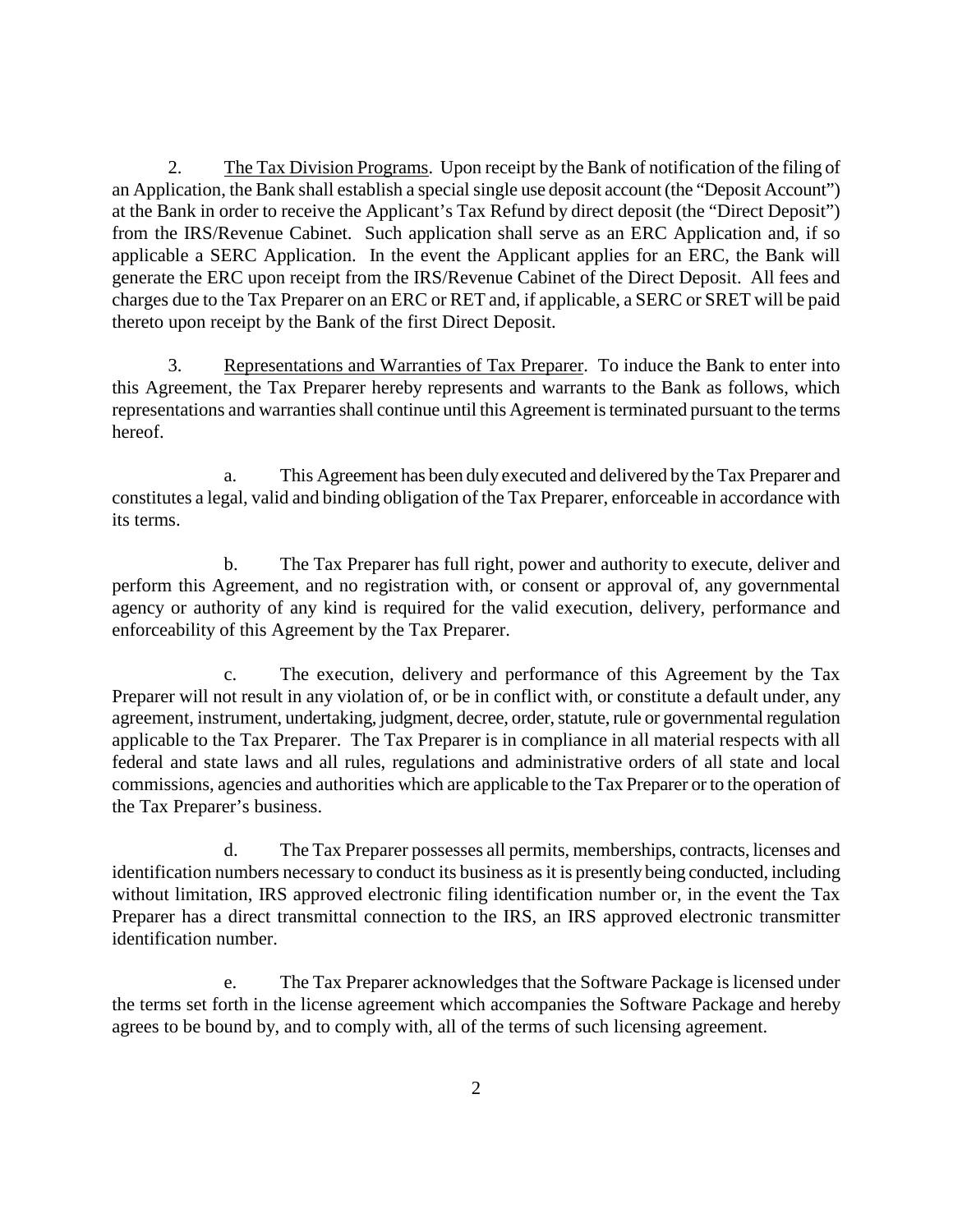f. The Tax Preparer acknowledges that the Bank may make a database available for access by the Tax Preparer and, to the extent it does so, it is for the convenience of the Tax Preparer only. The Tax Preparer further acknowledges that in such event, the Bank makes no representation or warranty regarding the accuracy or completeness of any information in the database, and the Bank shall have no liability by reason of the information thereon being inaccurate or incomplete.

4. Covenants of Tax Preparer. The Tax Preparer hereby covenants and agrees with the Bank that the Tax Preparer will observe and perform all of the following covenants and agreements until this Agreement has terminated pursuant to the terms hereof.

a. The Tax Preparer agrees to implement and adhere to the respective policies and procedures regarding the Tax Division Programs established by the Bank as set forth herein and/or as contained in the River City Bank Tax Division Administrative Guide (the "Guide"). The Tax Preparer acknowledges that the Bank reserves the right, in its sole and absolute judgment and discretion, to, from time to time, amend, modify or supplement the Guide and/or to establish additional or alternative policies and procedures relating to the Tax Division Programs. In such event, the Tax Preparer agrees to be bound by any such amended, modified or supplemented Guide and/or such additional or alternative policies or procedures.

b. The Tax Preparer acknowledges that it is serving in the capacity of **Agent** to its customers who are Applicants.

c. The Tax Preparer acknowledges that the Bank reserves the right to impose additional or alternative ERC, RET, SERC or SRET Eligibility Criteria, as it shall determine in its sole and absolute judgment and discretion, and the Tax Preparer agrees to be bound by any such additional or alternative Eligibility Criteria. The Tax Preparer further acknowledges that its authority from the Bank is limited to taking Applications from Applicants and it does not have, and shall not represent that it has, any authority, express or otherwise, to make any changes to such Applications or to the Deposit Account Agreement or to the Eligibility Criteria applicable to an ERC, RET, SERC, or a SRET, or to make, approve or negotiate any ERC, RET, SERC, or SRET on behalf of the Bank. The Bank retains the absolute right to determine in its sole and absolute judgment and discretion whether or not to make any ERC, RET, SERC, or SRET.

d. In the event the Tax Preparer shall prepare and/or process tax returns for its Applicants, the Tax Preparer shall do so in accordance with all applicable laws, rules and regulations, including without limitation, all applicable rules and regulations of the IRS/Revenue Cabinet.

e. The Tax Preparer shall ensure that each Application which it prepares and submits to the Bank is fully completed and that the Deposit Account Agreement is properly signed as provided in the Guide and the Application is immediately transmitted to the Bank. The Tax Preparer shall also verify the identity of the Applicant and the information about such Applicant contained in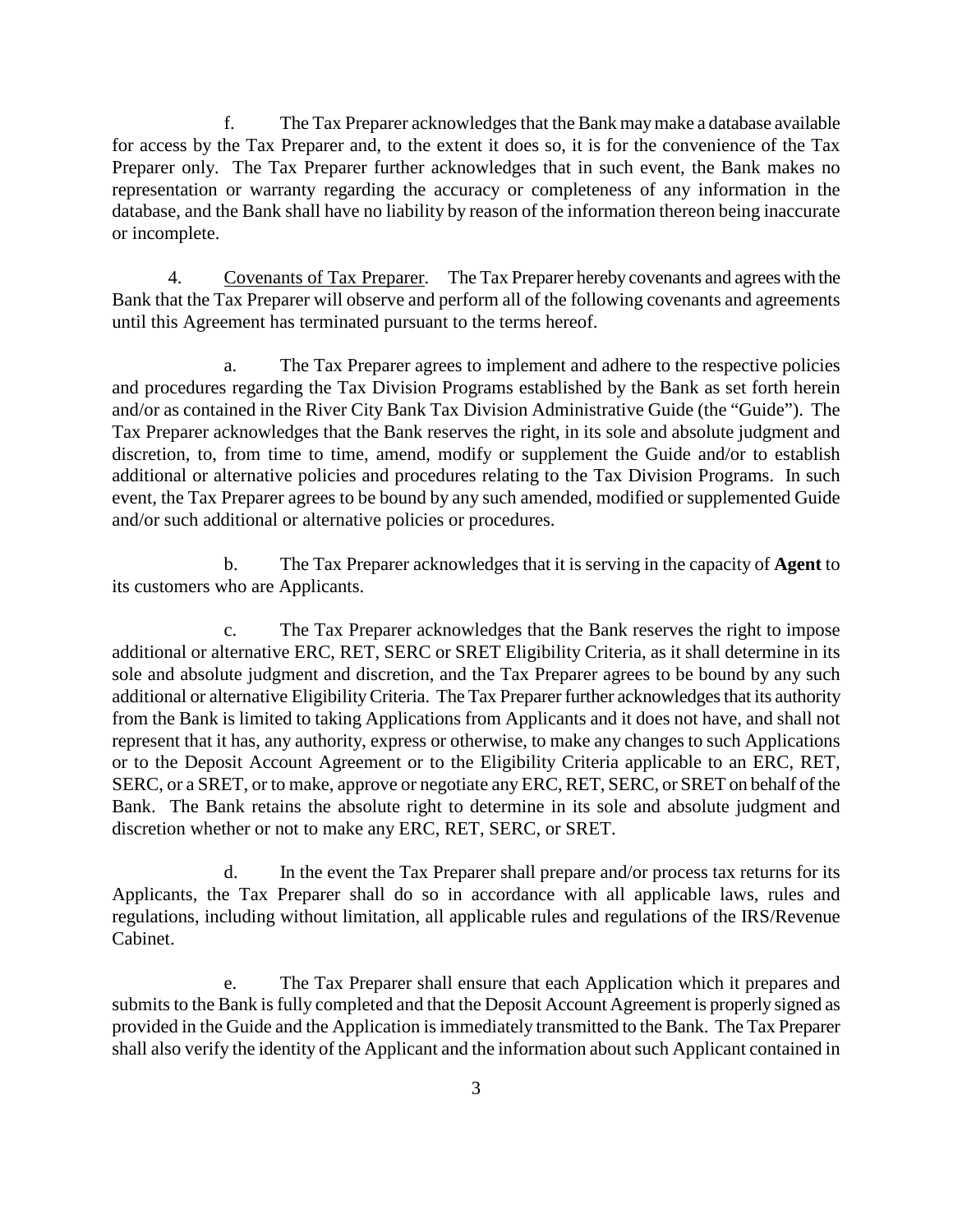the Application (s) in the express manner set forth in the Guide. The Tax Preparer shall also ensure that all account disclosures, namely the River City Bank Disclosure Booklet, be distributed to the Applicant in a timely manner as set forth in the Guide. In the event that the transmission of incorrect information by the Tax Preparer results in a loss to the Bank, the Tax Preparer is liable for any such loss and any such loss can be deducted from any compensation due and owing the Tax Preparer. The Tax Preparer shall make available upon request by the Bank, any documents associated with the facilitating of a bank product. The response to these requests must be in accordance with the specified time frame assigned by the Bank.

f. As agent of the Applicants, the Tax Preparer shall personally oversee the distribution, completion, collection and transmission to the Bank of completed Applications and shall not accept completed Applications from any other individual or entity unless the requirements therefore, as contained in the Guide, are met. The Tax Preparer shall not use any drop off collection points for Applications and the use by the Tax Preparer of any such locations shall subject this Agreement to immediate termination by the Bank, in its sole and absolute judgment and discretion, without notice to the Tax Preparer.

g. The Tax Preparer shall be responsible for the accurate and timely completion and transmission of IRS Form 8453 or 8879, as prescribed in the Guide and/or in applicable IRS/State Revenue Cabinet rules and regulations, for each Application which is submitted to the Bank in connection with a federal/state tax refund. At the time of Application, the Tax Preparer will provide the Applicant with a copy of the completed IRS Form 8453 or 8879, if any, all disclosures, namely the River City Bank Disclosure Booklet and informational materials furnished by the Bank for use by the Applicant.

h. The Tax Preparer shall not assist anyone in fraudulently obtaining an ERC, RET, SERC, or SRET, and shall take reasonable steps to ensure that all information contained on each and every Application and related tax returns is accurate and complete, and shall notify the Bank immediately if it is aware of any information pending to indicate that anyone may have obtained, or may be attempting to obtain, an ERC, RET, SERC, or a SRET by fraud or pursuant to an untrue or false Application or tax return. The Tax Preparer shall use all reasonable and prudent fraud prevention measures, including without limitation, the measures set forth in the Guide, if any, in completing and submitting each Application. The Tax Preparer shall be liable to the Bank for any losses incurred by the Bank resulting from the Tax Preparer's failure to use all such reasonable and prudent fraud prevention measures.

i. The Tax Preparer shall ensure that proper procedures are followed regarding document retention, document destruction and document storage, among other procedures, as outlined in the Guide in regards to Deposit Account Agreements, issued checks, the River City Bank Disclosure Booklet and unused check stock.

j. The Tax Preparer acknowledges that the relationship with the Bank governed by this Agreement is not intended to be exclusive and the Bank has the right to have, and does in fact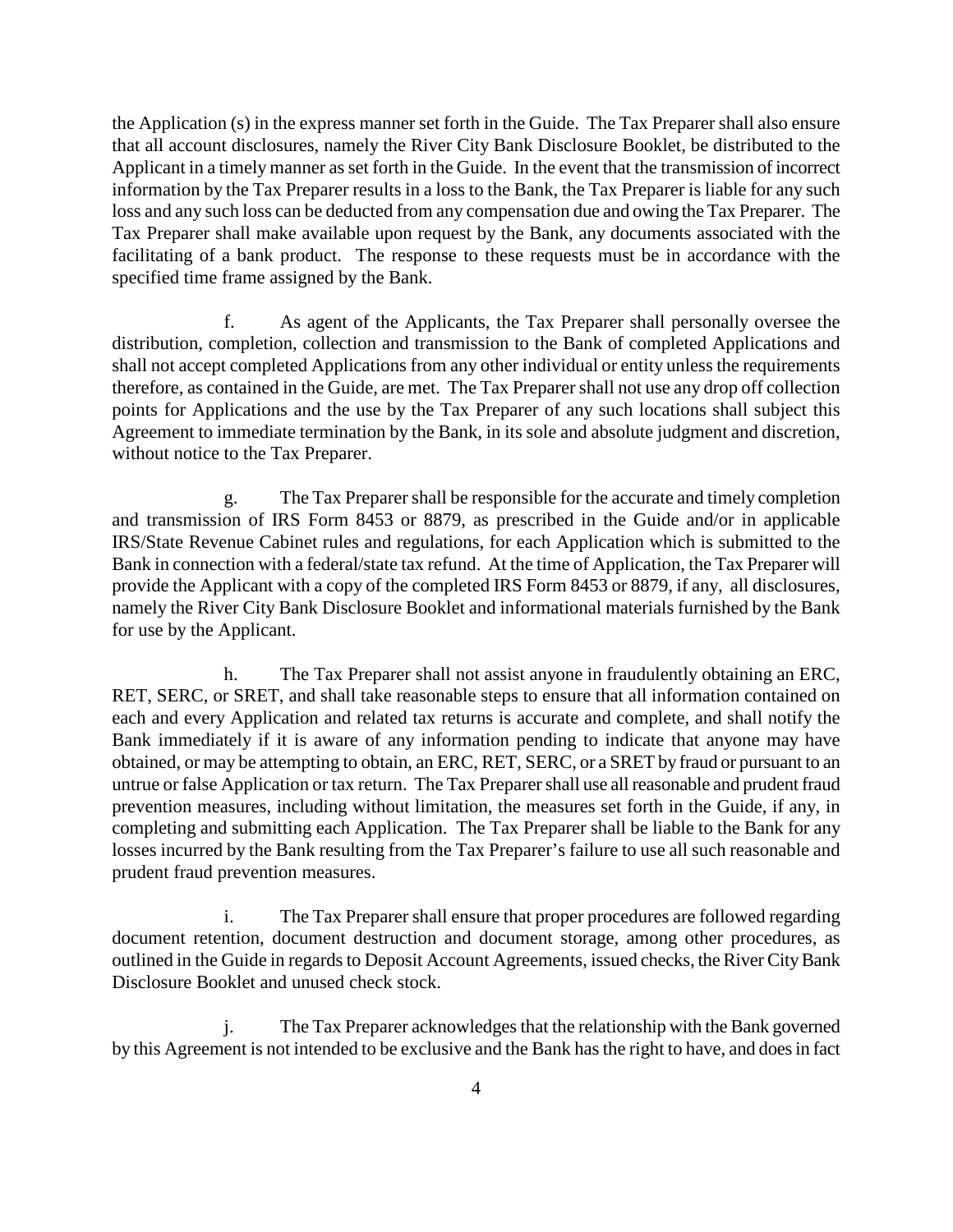have, other independent tax preparers, electronic return originators and electronic return transmitters participating in the Tax Division Programs as independent contractors.

k. The Tax Preparer acknowledges that it will have custody of the Bank's checks and that it shall use, keep, complete and disburse such checks strictly in accordance with the requirements set forth herein, in the Guide and in the Custodial Agreement executed by the Tax Preparer, the form of which is attached hereto and made a part hereof. The Tax Preparer shall not deliver any check unless the Truth-In-Savings Act disclosures, as part of the Statement of Activity, are attached thereto and printed thereon at the time of delivery of the check to the taxpayer. The failure of the Tax Preparer to adhere to these requirements shall be grounds for the immediate termination by the Bank of this Agreement in its sole and absolute judgment and discretion and the Tax Preparer shall be responsible for, and shall in all cases indemnify and hold the Bank harmless from, any loss resulting from the Tax Preparer's failure to adhere to such requirements.

l. The Tax Preparer must ensure that all records pertaining to River City Bank Tax Division, including all customer records, are secure. Without limiting the foregoing, customer records should not be exposed in such a way that one customer may ever view another customer's documents.

m. The Tax Preparer must also take adequate precautions to protect and secure all computer networks and client databases from unauthorized access. Such data protections may include, but are not limited to, password protection, data encryption and/or physical hardware security. In the event that the Tax Preparer suspects that a customer's bank records have been compromised, the Tax Preparer must contact the Bank immediately so proper action may be taken.

n. The Tax Preparer agrees to allow Bank representatives or auditors unfettered access to any and all documentation or information pertaining to River City Bank products within the tax office. This may include access to secure storage areas where bank documentation is stored, computers or other electronic devices that may contain bank customer information and any other area of the office that contains customer or bank information.

o. The Tax Preparer agrees to allow the Bank's primary regulating body, the Federal Deposit Insurance Corporation (FDIC), or any other federal or state regulatory body acting within its legal authority, unfettered access to any and all documentation and information pertaining to River City Bank products with in the tax office. This may include access to secure storage areas where bank documentation is stored, computers or other electronic devices that may contain bank customer information and any other area of the office that contains customer or bank information.

p. The Tax Preparer acknowledges that if any formal or informal customer complaint relating to the customer's bank account is made to the Tax Preparer, the Tax Preparer shall advise the customer to contact the Bank for resolution.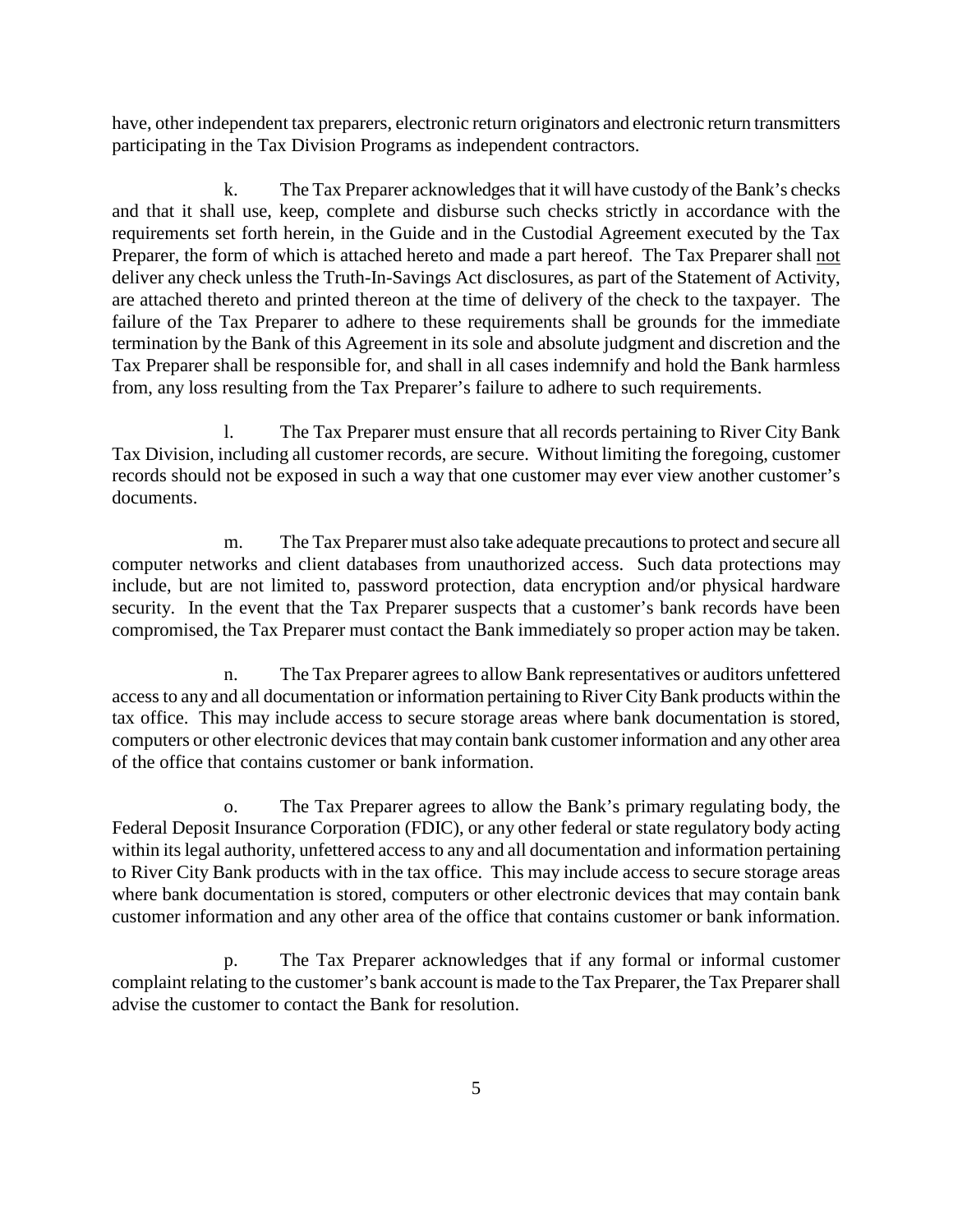q. The Tax Preparer acknowledges that completion of the Bank's training and compliance exam, by the Tax Preparer and its appropriate employees, is a required component of the Tax Preparer's participation in the Tax Division program. Failure to pass the compliance exam within the specified timeframe may result in the Tax Preparer's removal from the program.

r. The Tax Preparer shall not submit any Application without distribution of the River City Bank Disclosure Booklet. The failure of the Tax Preparer to adhere to these requirements shall be grounds for the immediate termination by the Bank of this Agreement in its sole and absolute judgment and discretion.

## 5. Covenants of Bank.

a. The Bank shall as promptly as possible respond to inquiries of the Tax Preparer and its employees regarding the Tax Division Programs and the status of ERCs, RETs, SERCs or SRETs being processed by the Bank.

b. The Bank acknowledges that the relationship with the Tax Preparer governed by this Agreement is not intended to be exclusive.

c. So long as, and only if and when, the related Direct Deposit has been received by the Bank, the Bank shall withhold from the proceeds of each Direct Deposit and disburse to the Tax Preparer, an amount equal to or less than the fees and charges of the Tax Preparer relating to such ERC, RET, or State, as applicable.

d. The Bank has the authority, at its sole discretion and as it deems necessary, to perform checks such as but not limited to, credit, back ground, criminal and financial on all owners of the business.

### 6. Status of the Parties.

a. In performing their responsibilities pursuant to this Agreement, the relationship between the Bank and the Tax Preparer is that of independent contractors. This Agreement is not intended to create, shall not be construed to create, and does not create a relationship of partner of or joint venturer to the other party hereto, nor does it make either party an employee or agent of the other. Neither party shall represent that its relationship with the other is anything but that of an independent contractor.

b. The Tax Preparer shall be deemed to be an agent for and on behalf of the Applicant for an ERC, RET, and, if applicable, a SERC.

c. Notwithstanding any other provision of this Agreement, any third party used or designated by the Tax Preparer to perform any of its responsibilities under this Agreement will be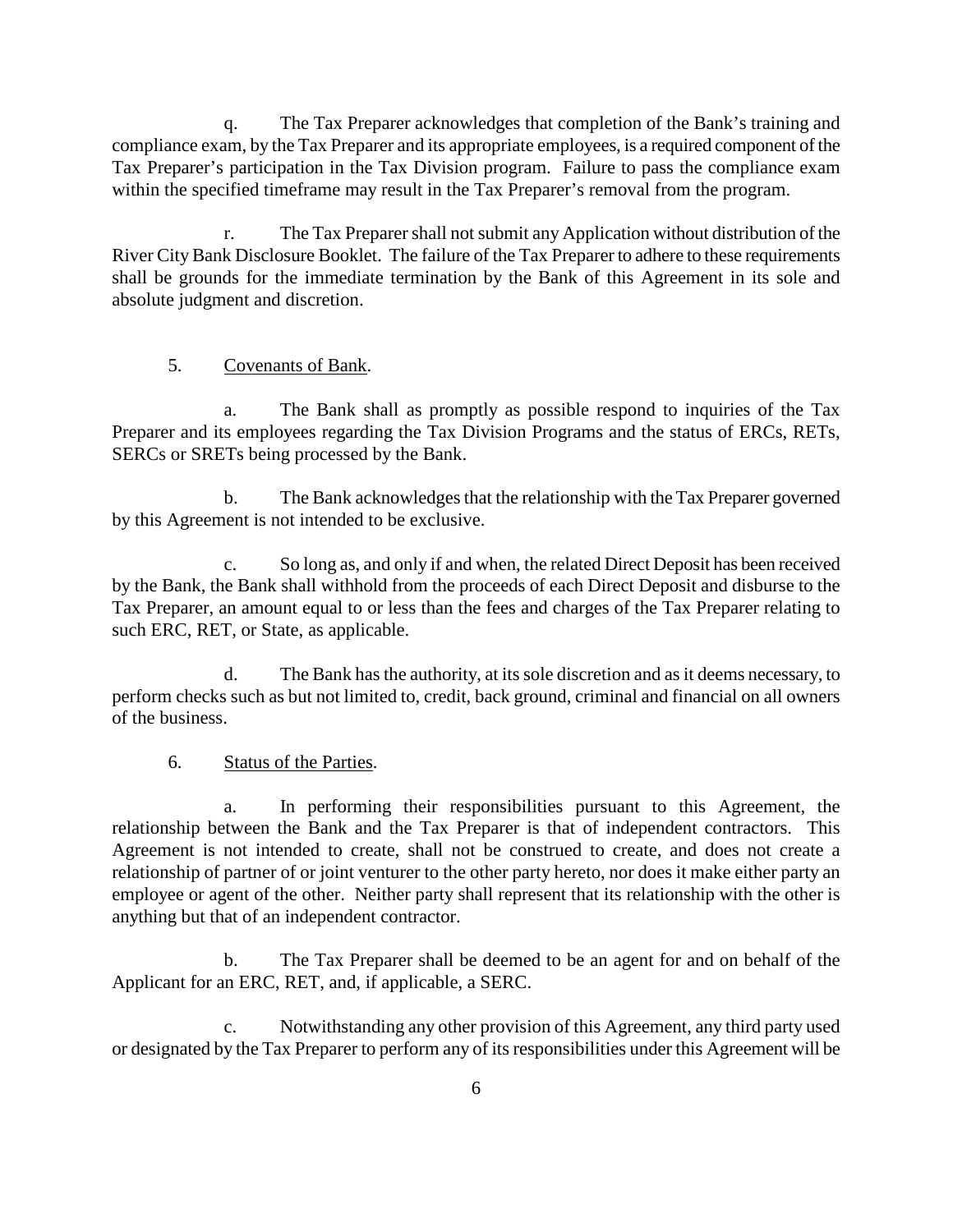deemed to be an agent of the Tax Preparer and not the agent of the Bank. The Tax Preparer shall be fully liable for the fees and actions of any such third party with respect to performance of such functions.

7. Termination. With no liability whatsoever of any kind to itself or the Tax Preparer, the Bank may suspend or terminate the Tax Division Programs in their entirety, or partially, or only the ERC Program or the SERC Program in their entirety or partially with respect to the Tax Preparer, at any time and from time to time for any or no reason whatsoever, including without limitation if any one or more of the following events occurs: (i) The Tax Preparer violates any policy or procedure contained herein or in the Guide; (ii) the Tax Preparer elects to wind up or dissolve its operations or is wound up and dissolved, or becomes insolvent, incurs a material adverse change in its financial condition, makes an assignment for the benefit of creditors, files a voluntary petition in bankruptcy for its reorganization or is adjudicated as bankrupt or insolvent; (iii) the IRS/Revenue Cabinet refuses to accept electronic filings of tax returns from the Tax Preparer or to provide direct deposits of tax refunds to the Bank; (iv) legal, regulatory or operational problems make the ERC Program, or SERC Program, or all, economically impracticable or infeasible in whole or in part; (v) the United States government takes, or fails to take, any action which in the Bank's sole and absolute judgment and discretion is inconsistent with the continuation of the Tax Division Programs, the Bank's best interests, or both, or, which the Bank considers unacceptable in its sole and absolute judgment and discretion; or (vi) the Bank ceases to have adequate funds available to continue the Tax Division Programs.

### 8. Miscellaneous.

a. Each party hereto will bear all expenses connected with its performance of the obligations of such party under this Agreement, and neither party will have the right to incur any expense or liability on behalf of the other party.

b. The Tax Preparer will be solely responsible for any liability to the IRS/Revenue Cabinet, or any other person or government agency, arising out of the preparation or the electronic filing of any federal/state income tax returns. The Bank will not be liable to the Tax Preparer or its agents for consequential, incidental, indirect or special damages, or the loss of profits or income or the loss of use or other benefits, arising out of or in connection with this Agreement or the services performed hereunder.

c. The Tax Preparer shall indemnify, hold harmless and reimburse the Bank, its officers, directors, employees and agents, for all expenses and costs, including but not limited to reasonable attorneys' fees, judgments, penalties, payments of other direct expenses and payments in settlement or other disposition of, or in connection with any claims, disputes, controversies or litigation with respect to anything wrongfully done or not done by the Tax Preparer or for the violation of any laws, rules or regulations applicable to the Tax Preparer in connection with the electronic filing of tax returns or the submission of Applications to the Bank.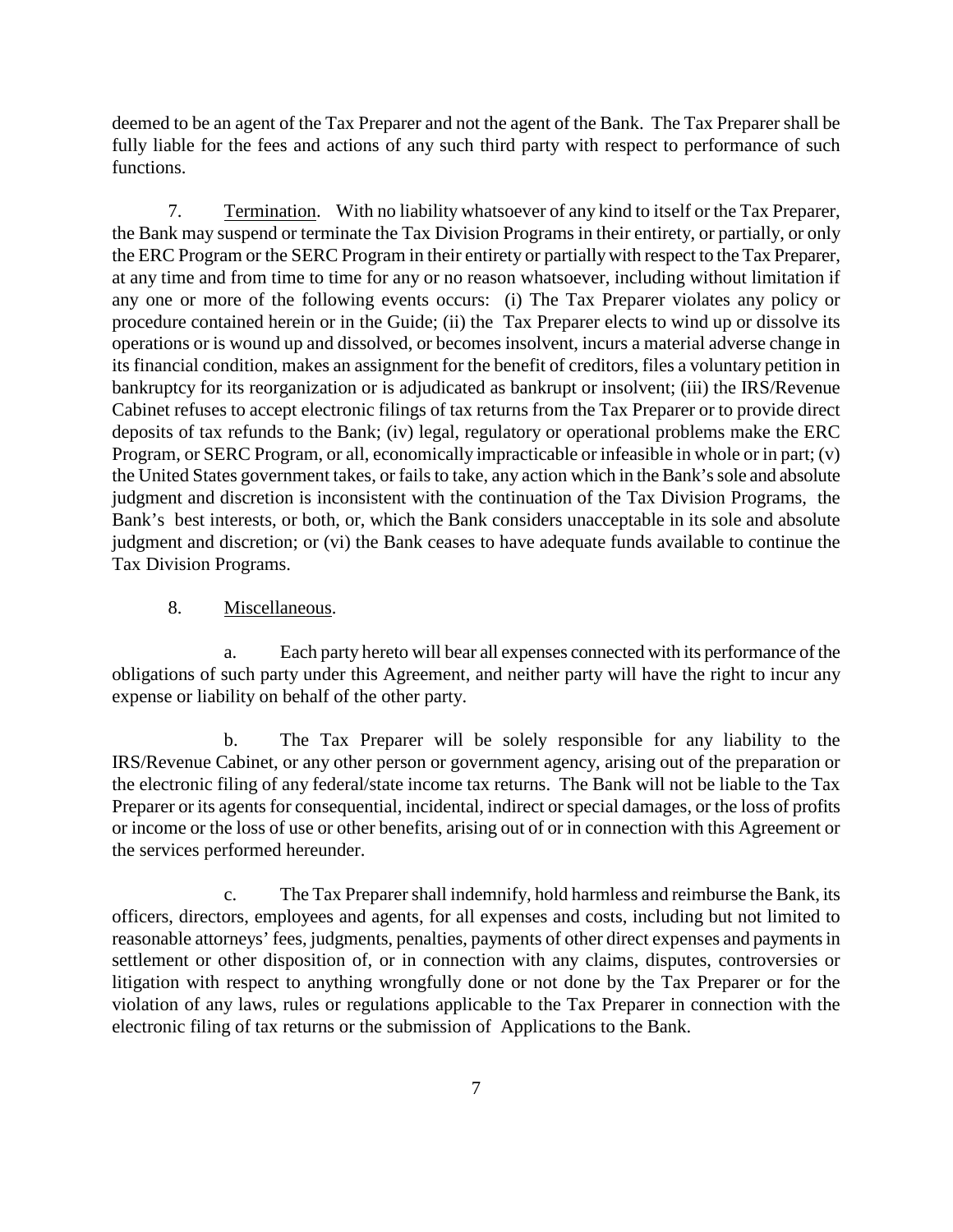d. In performing its obligations pursuant to this Agreement, the Tax Preparer may obtain access to and receive certain confidential proprietary information about the Tax Division Programs or the Bank, including but not limited to the Bank's marketing philosophy and objectives, competitive advantages and disadvantages, qualified filers, names, addresses and account numbers, technological development, sales volumes, information relating to the Software Package, or other information of the business affairs of the Bank which the Bank reasonably considers confidential and/or proprietary (collectively referred to herein as "Confidential Information"). The Tax Preparer agrees to maintain as proprietary and confidential all such Confidential Information and further agrees not to use such Confidential Information, nor to disclose such Confidential Information to any third party. The Agreements contained in this Section 8 d shall expressly survive the termination of this Agreement.

e. Upon termination of this Agreement, all Applications shall continue to be the property of the Bank, and the rights, covenants, agreements, representations and warranties of the parties pursuant to Sections 3, 4 and 8 with all provisions relating to the construction of this Agreement, shall survive the termination hereof.

f. This Agreement may not be assigned by either party without the prior written consent of the other.

g. Wherever possible, each provision of this Agreement shall be interpreted in such manner as to be effective and valid under applicable law, but if any provision of this Agreement shall be prohibited by or invalid under applicable law, such provision shall be ineffective to the extent of such prohibition or invalidity, without invalidating the remainder of such provision or the remaining provisions of this Agreement. Any headings or captions proceeding the text of the several sections hereof are intended solely for convenience or reference and shall not constitute part of this Agreement nor shall it affect its meaning, construction or effect.

h. This Agreement will be governed by federal law and the law of the Commonwealth of Kentucky, shall be binding upon both parties and their respective successors and assigns, and shall ensure to the benefit of both parties and their respective successors and assigns. The Tax Preparer agrees to submit to the jurisdiction of the courts of the Commonwealth of Kentucky, state or federal, for purposes of enforcing or construing this Agreement. All actions to enforce or construe this Agreement shall be commenced by either the Bank or the Tax Preparer in a court of competent jurisdiction in the Commonwealth of Kentucky and nowhere else.

i. All notices and other communications required or permitted to be given hereunder shall be in writing and shall be sent either (i) by depositing it in the United States mail, addressed to such party at its address set forth below, with postage thereon prepaid, and any notice or demand so mailed will be deemed to have been given at the time when it was mailed, or (ii) by courier, telecopier, or similar method to such party at its address as set forth below, and any such notice or demand so transmitted will be deemed to have been given at the time it was transmitted. Any such notice or demand shall be addressed as follows: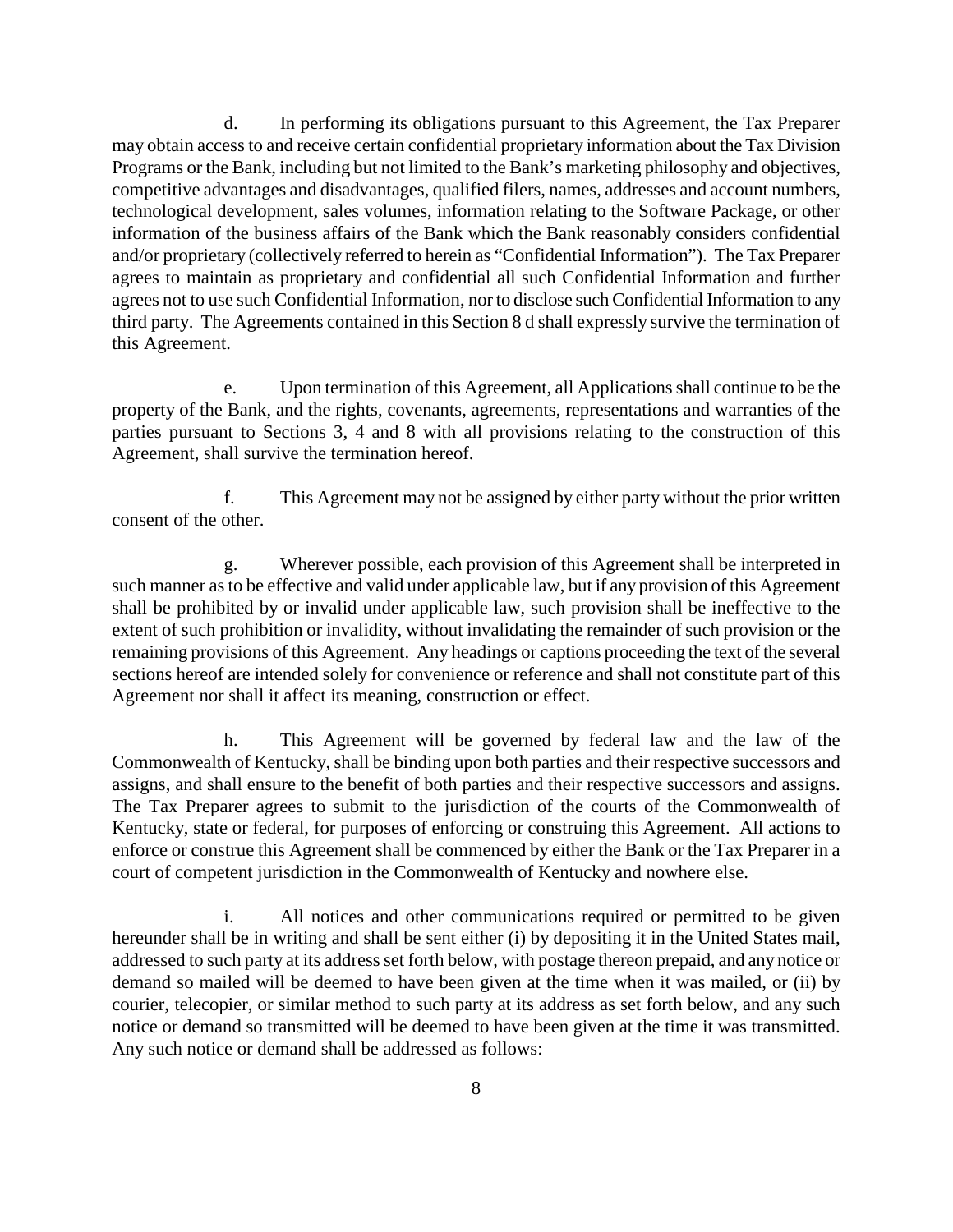If to the Tax Preparer:

If to the Bank:

River City Bank, Inc. PO Box 389 Irvington KY 40146 Ph: (270) 547-5151 Fax: (270) 547-4403

Such notices may be sent to such other address as either party may furnish to the other in writing pursuant to notice as provided in this paragraph.

j. This Agreement contains the entire understanding of the parties hereto with respect to the subject matter of this Agreement. There are no restrictions, promises, warranties, covenants or undertakings other than those expressly set forth herein. **THE BANK MAKES NO REPRESENTATIONS OR WARRANTIES, EXPRESS OR IMPLIED, AS TO MERCHANTABILITY, FITNESS FOR A PARTICULAR PURPOSE, OR OTHERWISE WITH RESPECT TO THE SOFTWARE PACKAGE. THE BANK'S LIABILITY IN CONNECTION WITH THE SOFTWARE PACKAGE SHALL IN NO EVENT EXCEED THE AMOUNT PAID BY THE TAX PREPARER FOR THE LICENSE TO THE SOFTWARE PACKAGE AND THE BANK SHALL NOT BE LIABLE FOR ANY CONSEQUENTIAL DAMAGES, LOST PROFITS, SPECIAL DAMAGES OR ANY OTHER DAMAGES OR EXPENSES**. This Agreement supersedes all prior agreements and understandings between the parties hereto with respect to such subject matter. Except as otherwise provided in this Agreement, this Agreement may be amended only by written instrument duly executed by the parties hereto or their approved assignees.

k. Except as otherwise provided in this Agreement, the remedies provided herein will be cumulative and will not preclude the assertion by either party of any other rights or any other remedies against the other party. Neither party will be deemed to have waived any of its rights, powers or remedies under this Agreement unless such waiver is approved in writing by the waiving party.